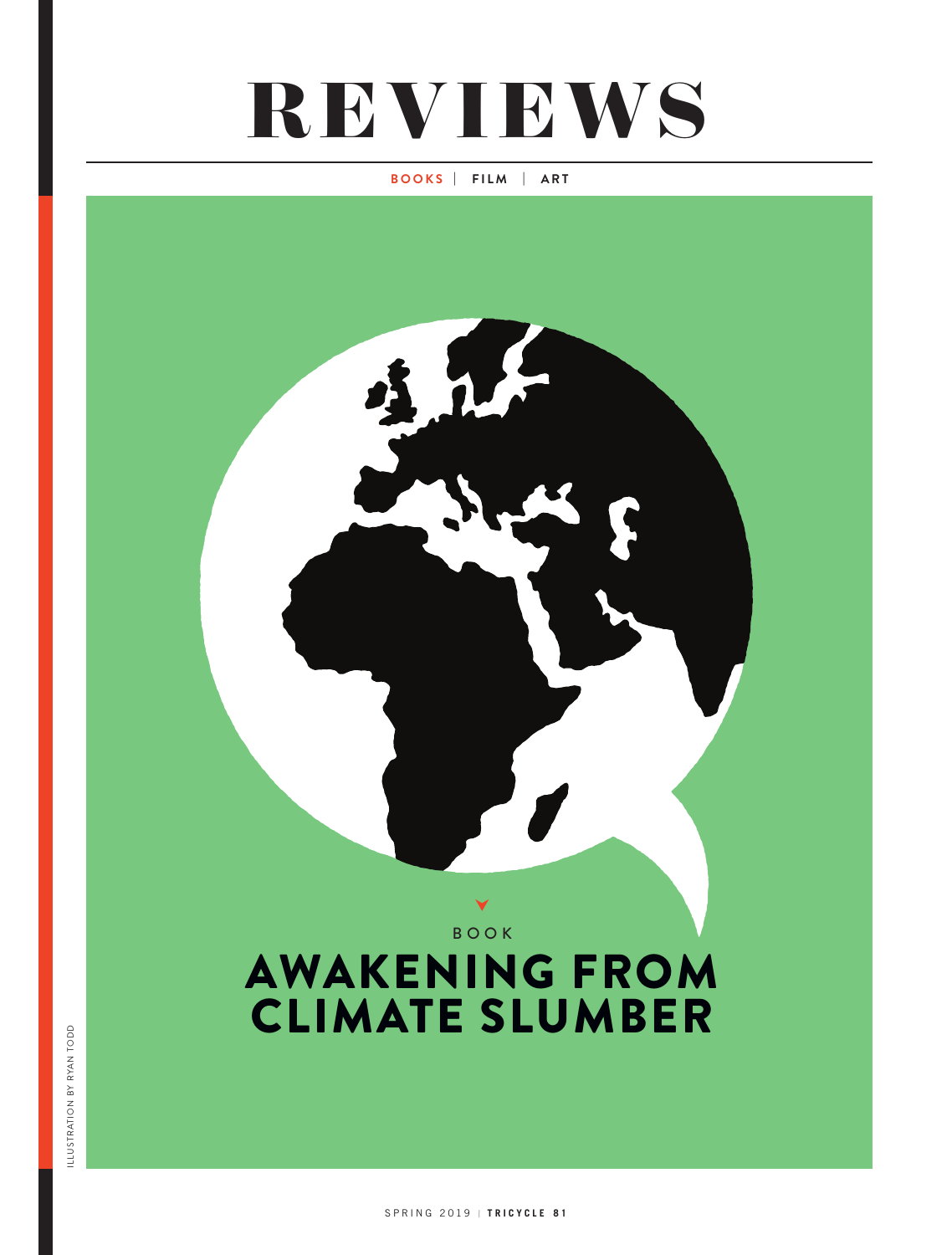UMANITY FACES AN environmental crisis so critical that our survival on earth is in peril. Yet we have another even more urgent problem: most of us go on living as though nothing out of the ordinary is happening. What is wrong with us? Is there something religions could do to spur us to action? If so, what? Is there a role Buddhists could play? To address these questions, in 2011, at the request of the His Holiness the Dalai Lama, Mind & Life Institute convened a think tank of more than a dozen leading scientists, interdisciplinary scholars, and theologians at his private residence in Dharamsala, India. Other Buddhist luminaries joined in, including Roshi Joan Halifax, Thupten Jinpa, Matthieu Ricard, and His Holiness the 17th Karmapa. This meeting was the twenty-third Mind & Life dialogue with the Dalai Lama. As is typical of these dialogues, it provided a forum both to educate the Dalai Lama and to solicit his input; it also provided a rare venue to introduce Buddhist perspectives to cutting-edge interdisciplinary scholarship, interfaith dialogue, and public discourse. (Atypically, it focused on a topic unrelated to cognitive science.) *Ecology, Ethics, and Interdependence: the Dalai Lama in Conversation with Leading Thinkers on Climate Change—*a skillfully edited and easily readable transcript of the dialogue—shares that important conversation with a wider audience. (Interested readers can also watch videos of the meeting on YouTube.) Example 10<br>
environmental<br>
our survival on

"We're all in a kind of trance," says meeting moderator and book co-editor Daniel Goleman in the opening chapter. "Today, we're facing a real paradox: even though we love our children as much as anybody in human history has, every day, each of us unwittingly acts in ways that create a future for this planet and

for our own children, and their children, that will be much worse." The struggle to understand, articulate, and address this paradox is a central theme of the book. "I feel that Buddhism and Christian theology, as well as philosophy and psychology, have very important perspectives to offer science," Goleman continues. "Science documents what's happening, but it doesn't necessarily have within it the mechanisms to mobilize people to act in a skillful way."

The book comprises ten lectures and the ensuing discussions. It is divided into three parts: the first part lays out the scientific evidence showing the consequences of human activity on the planet; the second weighs the ethical implications of environmental change; and the third explores effective action. This week-long conversation traverses a wide range of questions from the factual (What is happening, to whom, and how fast?) to the philosophical (Do future humans have rights?) to the practical (Should we be vegetarians?). It introduces creative metaphors to facilitate action—such as 'handprint,' a counterbalance to environmental 'footprint,' which offers a way to quantify the positive impact of our actions. Or 'mindprint,' which adds intention to the calculation. And it strikes a hopeful tone, not only focusing on what humans are doing wrong, but also providing examples of where we are doing it right such as in Bhutan, where 50 percent of the country is national park, farming is headed toward all organic, and carbon emissions are on decline.

Environmental scientist Diana Liverman starts off the presentations, summarizing the latest scientific findings on the state of the environment. By means of a series of charts, she demonstrates the growth in human activity and resource use since 1950 and the corresponding increase in environmental degradation—a phenomenon known as *the Great Acceleration*. The acceleration results from two factors: the number of people on the planet (good news: expected to level off at nine billion by 2050) and how much each person consumes (well, that's bad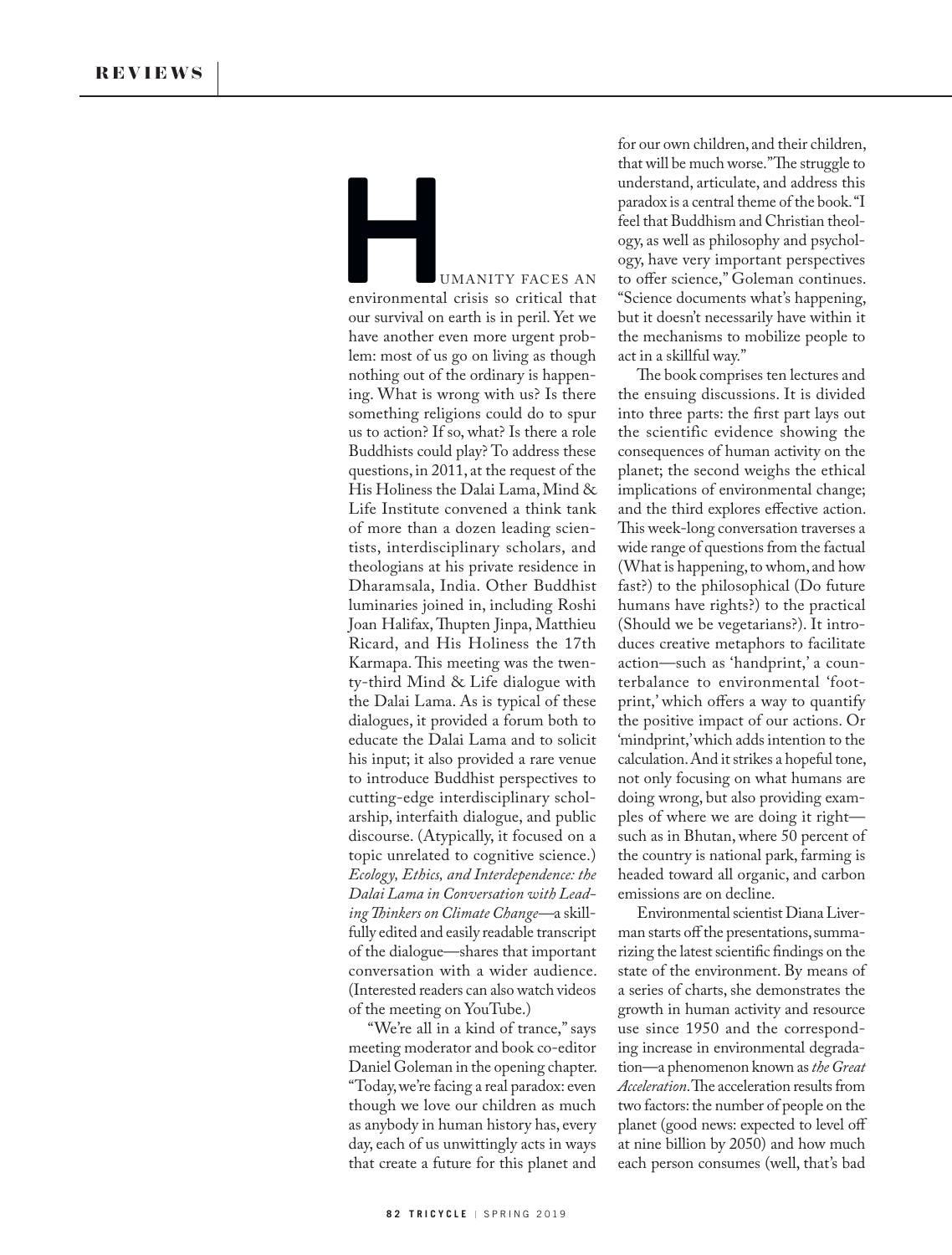news). Scientists are concerned about multiple environmental tipping points, she explains; if we cross these thresholds, change will be rapid and irreversible. In this context, climate change is merely one of nine looming catastrophes including chemical pollution, ocean acidification, and biodiversity loss.

We have moved from the Holocene into the *Anthropocene*, Liverman explains, a new geological epoch in which the primary shaping force of the planet is human activity. The emerging understanding of the earth is that all its multiple systems—land, oceans, atmosphere, and living things—and all its multiple processes—physical, chemical, and biological—are entangled in complex ways with each other and with human life and activity. "It is very important to remember that the earth's system is not separate from us, but rather that we are part of it," she emphasizes, introducing a second central theme of the book: interdependence.

LIMATE SCIENCE EVOLVES<br>
quickly. Between the occurrence of the meeting and the<br>
publishing of the book seven<br>
years have elapsed, so potential readers quickly. Between the occurrence of the meeting and the publishing of the book seven might fear the content is dated. Alas, recent facts are no less concerning, so the fundamental issues addressed by the book are still relevant. More complicating for the reader is that the political backdrop of the climate conversation has inverted in the United States since the meeting occurred; now climatechange-deniers govern one of the world's leading polluters. In this sense, the book sometimes reads as a relic of a qualitatively different and more hopeful age. For example, after Liverman finishes her talk, the Dalai Lama offers advice that seems naive in the face of today's political reality. "Global leaders should be exposed to this kind of data so that people who are responsible for countries will become fully convinced of the seriousness of the situation. More awareness needs to be created, particularly awareness in free countries where leaders are chosen through election."

In his repeated insistence that education is the solution to public inaction, the Dalai Lama acts as a foil. His is the voice of common sense. Get people the information about what is happening; explain that changing their way of life is in their own best interest; and of course they will comply. Except that isn't what happens, the Dalai Lama's interlocutors are quick to inform him, explaining that the findings have become politicized, forces of active *dis*information are at work, and even when receptive people get the memo, often they don't respond. (The fact that the commonsense approach fails is an important indication that something is wrong with contemporary common sense, an insight that emerges chapters later.)

If peoples' failure to respond is not caused by a lack of data, then what *is* its cause? We have a design flaw in our brains, Goleman suggests, offering a perspective from evolutionary psychology. After all, we have brains "designed for detecting snarling tigers, not the very

subtle causes of planetary degradation," he said, so the danger simply doesn't trip the neurological alarm system. The panelists consider many other possibilities as the dialogue advances. Science is telling people things they don't want to hear; the implications are too severe. Or: the future is too far away; we aren't emotionally moved by it. Or: people aren't

convinced by data; statistics just aren't the sort of thing that convinces.

Throughout these exchanges, the Dalai Lama demonstrates a faith in science education laudable for a religious leader but misguided in its scientism. "In these modern times, the scientist can sometimes be considered a guru, a person of authority on these issues," the Dalai Lama insisted. "The gurus need to come out and speak." Or later: "I think the best people to stimulate awareness about what's happening and what needs to be done are not the politicians or leaders but the scientists. They are the real gurus in these matters."

When the issue at hand is environmental change, certainly natural scientists *are* the best authorities. But when the matter concerns motivating public response, they are not. The Dalai Lama here is making three common—but telling—category mistakes. First, he conflates all knowledge with knowledge of natural science. Motivation is not a matter of natural fact; it is a matter of human meaning and values, which is the forte of experts like theologians, qualitative scientists, and humanists. Second and third, he misappraises the *kind* of awareness at stake and the corresponding *kind* of response needed—thus missing game-changing distinctions that enter the conversation only when Christian theologian Sallie McFague presents.

To introduce these distinctions, McFague asks her audience to imagine giving up driving or flying. "The shock that we feel when we imagine

> this causes us to realize how far we have to go in our attitudes and our practices. We human beings are so embedded in the culture of consumerism that being asked to consume less makes us almost gasp. And we do; we stop for a moment, and then we have to inhale and take another breath, and get back in our cars and our airplanes, and continue on."

That feeling of mind-stopping shock is an important indication that peoples' lack of response is not operating at the level of explicit *knowledge* (which thereafter is referred to as "awareness"); it is operating at the level of implicit *assumptions* (thereafter "deep awareness"). McFague puts it like this: *"*The culture of consumerism is not just a form of life that we can accept or reject. It has now become like the air we breathe, and this is the nature of culture. Culture becomes nature; it becomes natural. It

*Interdependence: The Dalai Lama in Conversation with Leading Thinkers on Climate Change* Edited by John D. Dunne and Daniel Goleman. October 2018. 344 pp., \$18.95, paper

*Ecology, Ethics, and*